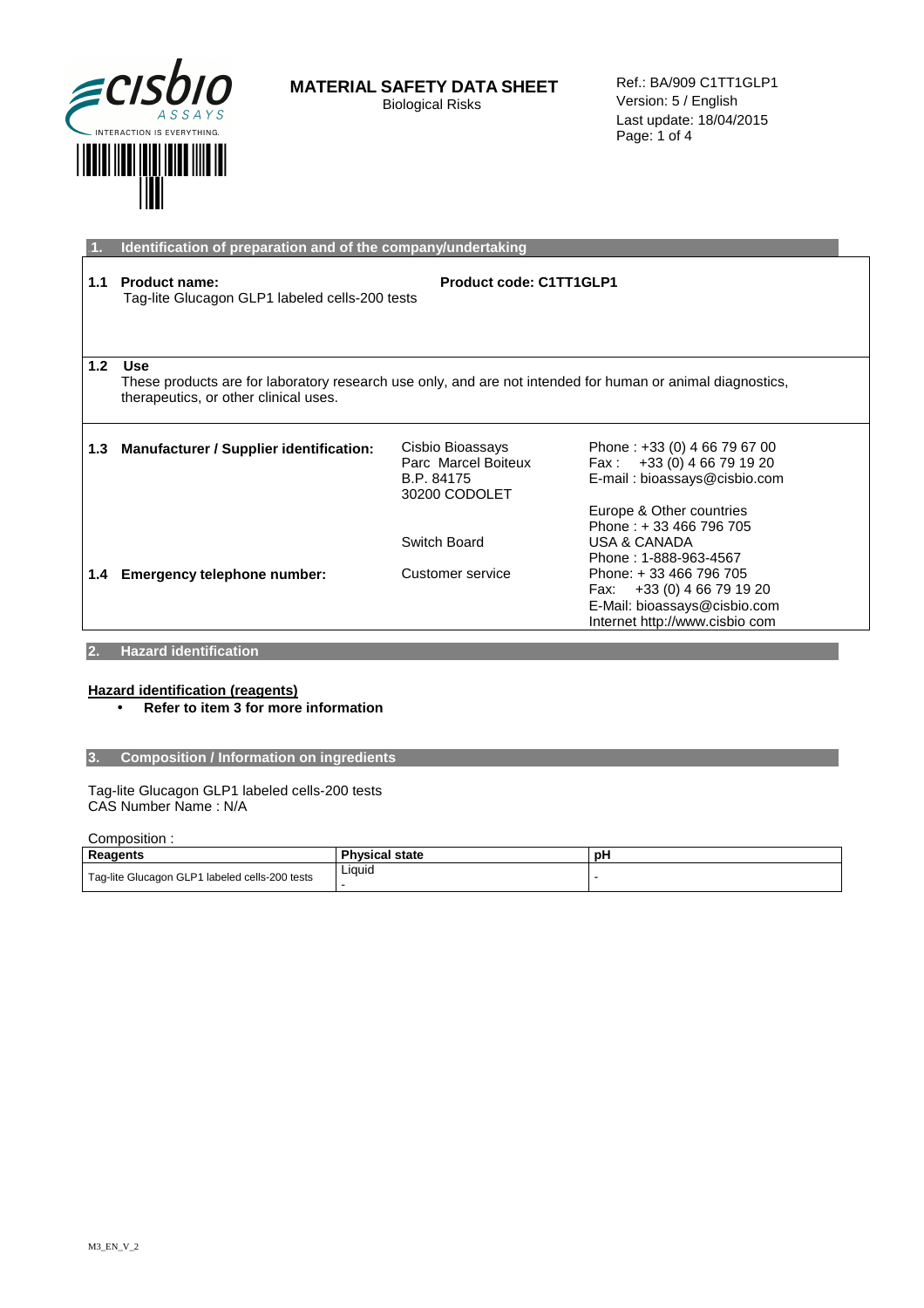

|     | <b>First-aid and measures</b>           |                                                                                                                        |
|-----|-----------------------------------------|------------------------------------------------------------------------------------------------------------------------|
|     | Eye or skin contact:                    | Immediately flush eyes or skin with plenty of water at least for<br>15 minutes. Remove contaminated clothing.          |
|     | Inhalation:                             | Supply for fresh air. If not breathing, give artificial respiration.<br>For any breathing problems supply with oxygen. |
|     | Ingestion:                              | Secure that the person is conscious. Flush mouth with water and<br>immediately call a physician.                       |
| 15. | <b>Fire-fighting measures</b>           |                                                                                                                        |
|     | Suitable extinguishing media:           | Use dry chemical powder or appropriate foam extinguisher.                                                              |
|     | Protecting equipment for fire-fighting: | Put on breath protecting equipment, wear protecting clothing to<br>prevent contact with skin and eyes.                 |
| 6.  | <b>Accidental release measures</b>      |                                                                                                                        |

Use appropriate protective equipment and methods to clean up spilled subtances promptly. Absorb spill using appropriate material. Collect and dispose of waste in accordance with applicable regulations.

| 7. | <b>Handling and storage</b>                                                                                        |                                                                                                                                                                                                                               |
|----|--------------------------------------------------------------------------------------------------------------------|-------------------------------------------------------------------------------------------------------------------------------------------------------------------------------------------------------------------------------|
|    | <b>Handling</b><br>Advice for safe handling:                                                                       | Avoid inhalation, contact with eyes, skin and clothing.                                                                                                                                                                       |
|    | <b>Precautions</b>                                                                                                 | Do not pipet by mouth. Do not eat, drink or smoke in areas where<br>reagents are handled.<br>Wear suitable one-way rubber gloves at work.<br>Avoid any splash and formation of aerosols.<br>For further advice see section 8. |
|    | <b>Storage</b>                                                                                                     | Keep in properly labeled containers.                                                                                                                                                                                          |
| 8. | <b>Exposure controls / personal protection</b>                                                                     |                                                                                                                                                                                                                               |
|    | Personal protective equipment<br>Respirator protection:<br>Hand protection:<br>Eye protection:<br>Body protection: | Only required if dusts and aerosols are generated.<br>Wear compatible chemical resistant gloves.<br>Wear chemical safety goggles.<br>Wear protective clothing.                                                                |
|    | <b>General protective and sanitary measures:</b>                                                                   | Safety shower and eyewash device.<br>Immediately remove contaminated clothing.<br>Wash hands after work.                                                                                                                      |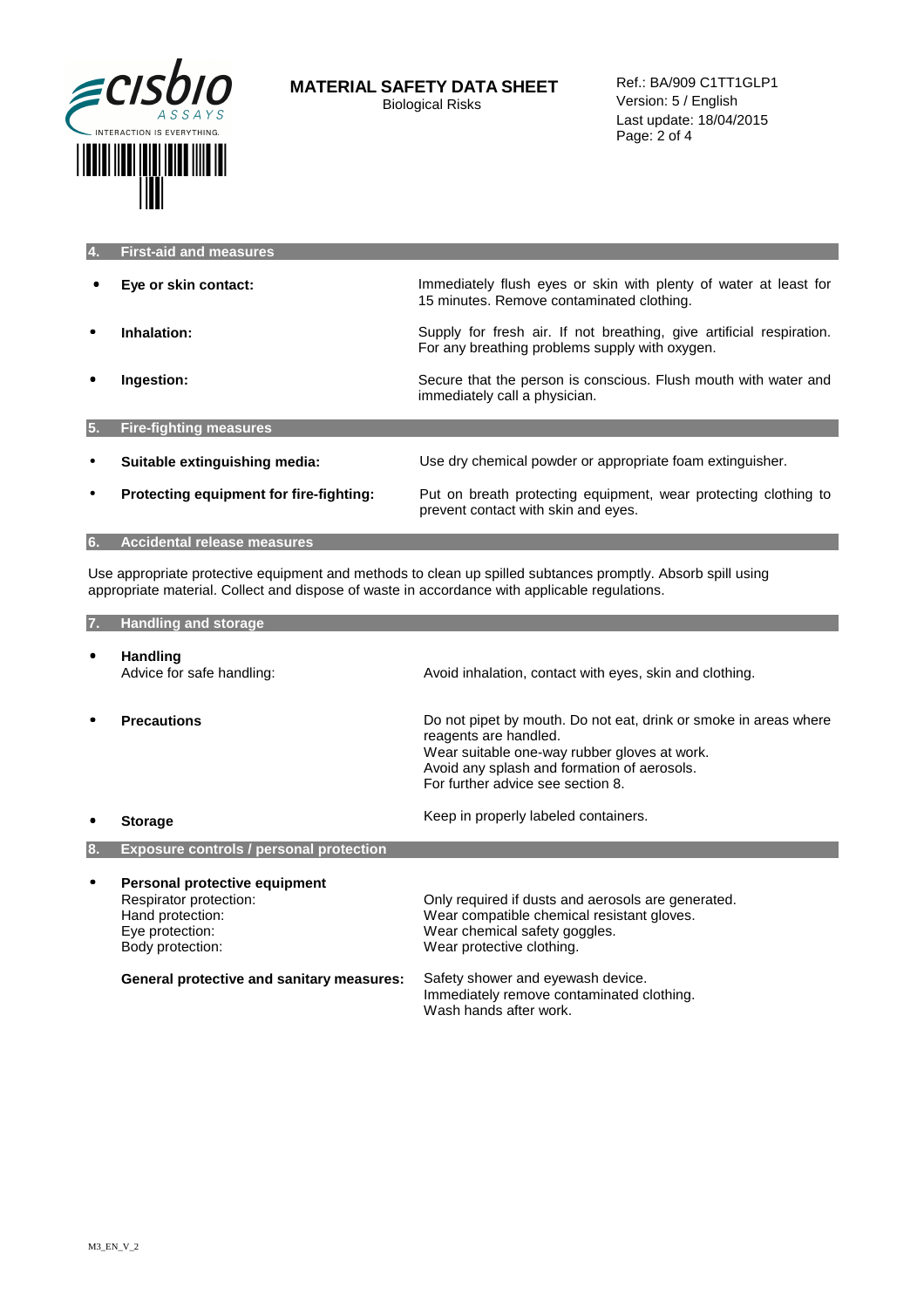

Ref.: BA/909 C1TT1GLP1 Version: 5 / English Last update: 18/04/2015 Page: 3 of 4

| 9. | $\mid$ Physical and chemical properties, |  |
|----|------------------------------------------|--|
|    |                                          |  |

- • **Appearance Physical state: Refer item 3 Color :** Refer item 3
- • **Chemical parameters pH** Refer item 3.<br> **Melting point / melting range:** Not applicable. **Melting point / melting range:**<br>Flash point: **Relative density: CONSIDERED EXAMPLE A RELATIONS** Data not available.

Not applicable.

**Odour:** N/A

### **10. Stability and reactivity**

- 
- Stability: **but a stability:** Data not available.<br>• Conditions to avoid: **Data not available.** Data not available. • Conditions to avoid:<br>• Incompability:
- 
- **•** Incompability: Data not available.<br>• **Hazardous combustible or decomposition products:** Data not available. • Hazardous combustible or decomposition products:

# **11. Toxicological information**

|     | <b>Toxicity:</b>                                                     | Data not available.                                                                                                                                                                                                                    |
|-----|----------------------------------------------------------------------|----------------------------------------------------------------------------------------------------------------------------------------------------------------------------------------------------------------------------------------|
| 12. | <b>Ecological information</b>                                        |                                                                                                                                                                                                                                        |
|     | <b>General advices:</b><br>Mobility and (bio)accumulation potential: | Data not available.<br>Data not available.                                                                                                                                                                                             |
|     | <b>Ecotoxicity:</b>                                                  | Ecotoxic effects of the product are not expected. Quantitative<br>data on the ecological effect of this product is not available.                                                                                                      |
|     | Other information:                                                   | No ecological problems are expected when the product is<br>handled and used with due care and attention.                                                                                                                               |
| 13. | <b>Disposal consideration</b>                                        |                                                                                                                                                                                                                                        |
|     | <b>Contaminated packaging:</b>                                       | Dispose of according to local regulations.                                                                                                                                                                                             |
|     | <b>Products:</b>                                                     | The product must be disposed of as a laboratory biological<br>according to local regulations. Please contact responsible<br>authority. Used reagents, plates, and reagent kits dispose of as<br>potential infectious laboratory waste. |
|     | Pollutes:                                                            | Remove pollutes with absorbing paper.<br>All material used for cleaning up must be disposed of as<br>infectious laboratory waste.                                                                                                      |
|     | <b>Transport information</b>                                         |                                                                                                                                                                                                                                        |
|     | <b>Ground transportation/RID/ADR:</b>                                | Non-hazardous for road transport.                                                                                                                                                                                                      |
|     | Seaway/IMDG:                                                         | Non-hazardous for sea transport.                                                                                                                                                                                                       |
|     | By air/OACI/IATA-DRG:                                                | Non-hazardous for air transport.                                                                                                                                                                                                       |